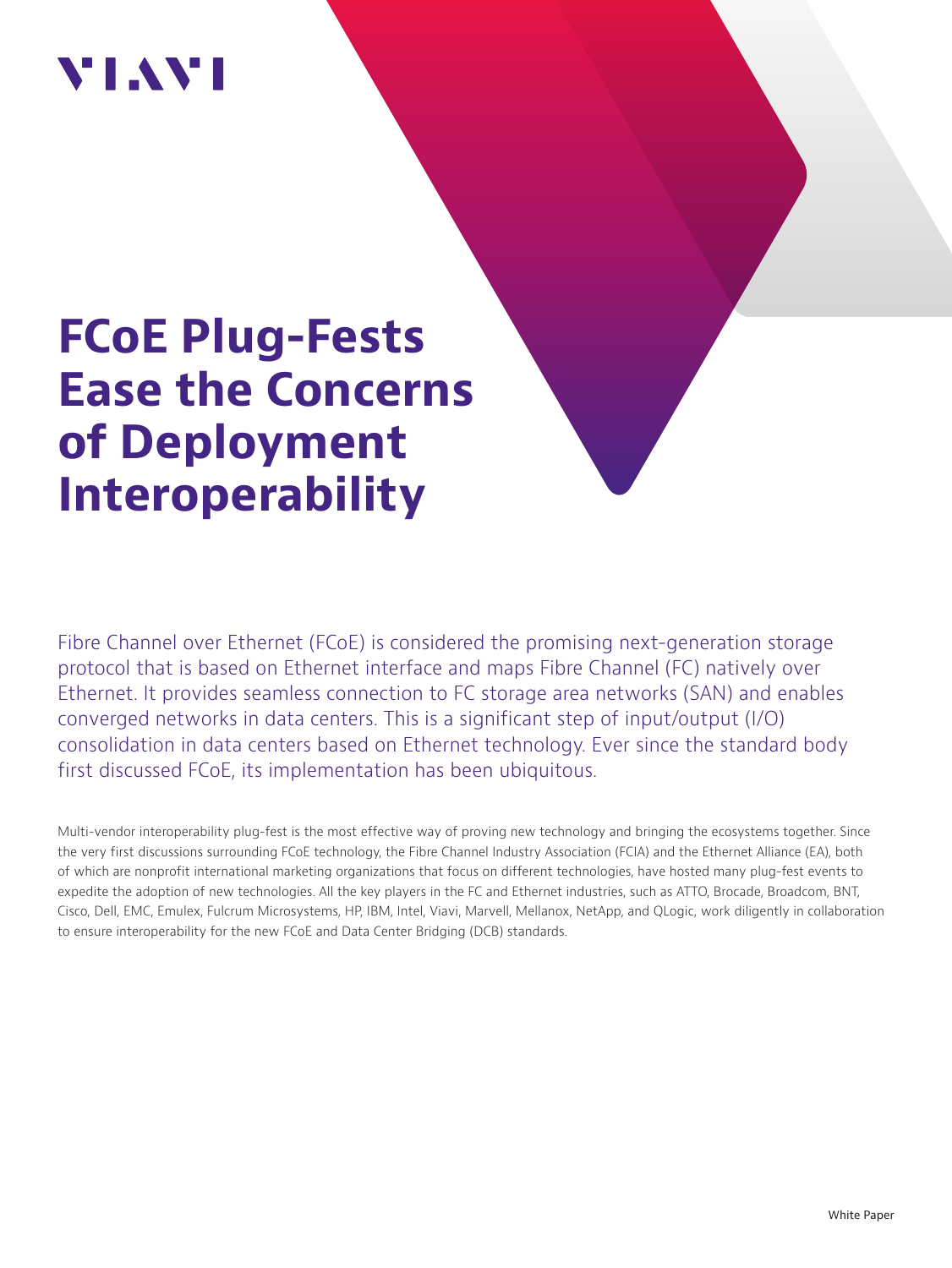### **Interoperability Challenges in FCoE Networks**

Each plug-fest provides a forum for testing the interactions between multi-vendor storage arrays and converged network adapters (CNA) in a converged FCoE environment including DCB exchange (DCBx) switches. The key goal here being to prove and demonstrate the ecosystem interoperability by imitating various network architectures, both simple and complicated, in the real world. Bringing together the interoperability among FCoE ecosystems is much more challenging than in conventional Ethernet networks, which are direct plug-n-play, because of the following realities in storage networking:

- The storage network is a fully controlled environment for security reasons. Storage protocols, such as FC, concentrate on strict link initializations and management, total link level flow control, and exchange steps; all of which complicate the link communications and make interoperability hard to converge. This well-known fact for FC continues for FCoE implementation.
- Proprietary implementation further complicates interoperability. The plug-in issues in the current FC networks will continue in FCoE network deployment.

FCoE is an evolving technology. Early adopters implemented various protocols that could differ significantly from one another. The manufacturer's frequent firmware upgrades constantly break down the interoperability of FCoE ecosystems and complicate the deployment of FCoE networks.



## **Verification of Interoperability of FCoE Networks**

Viavi plays a key role in FCoE plug-fests with its flagship product Xgig, well-known as the most trusted brand of protocol analyzer in storage industry, provides complete visibility into protocol communications with insightful hints for debugging issues. Xgig was used in every test case during FCoE plug-fest to smooth out interoperability issues among ecosystem partners. Xgig proved itself again the de facto tool for verifying interoperability in FCoE networks.

Plug-fest is also a good place to preview the issues in the FCoE pre-deployment. Helping ecosystem partners troubleshoot during interoperability tests gained Viavi valuable insight into what to expect when deploying FCoE networks in data centers. Issues such as the ones listed below have been identified as those most commonly seen during FCoE ecosystem installation:

- errors in virtual local area network (VLAN) settings
- discrepancies with versions of FCoE protocols
- FCoE Initialization Protocol FIP automatic VLAN assignment errors
- illegal exchange sequences
- failure to maintain link losslessness
- incorrect percentage of bandwidth utilization based on priority classes

Furthermore, these are link level negotiation issues that only hardware-based systems such as Xgig can detect, capture, and debug.

To facilitate a relatively smooth installation of a unified FCoE network, pre-deployment architects have an available installation guide [1], -derived from the knowledge collected at the plug-fests. This joint effort among Cisco, Qlogic, and Viavi illustrates the potential network architecture scenarios, discusses interoperability issues, and defines verification processes.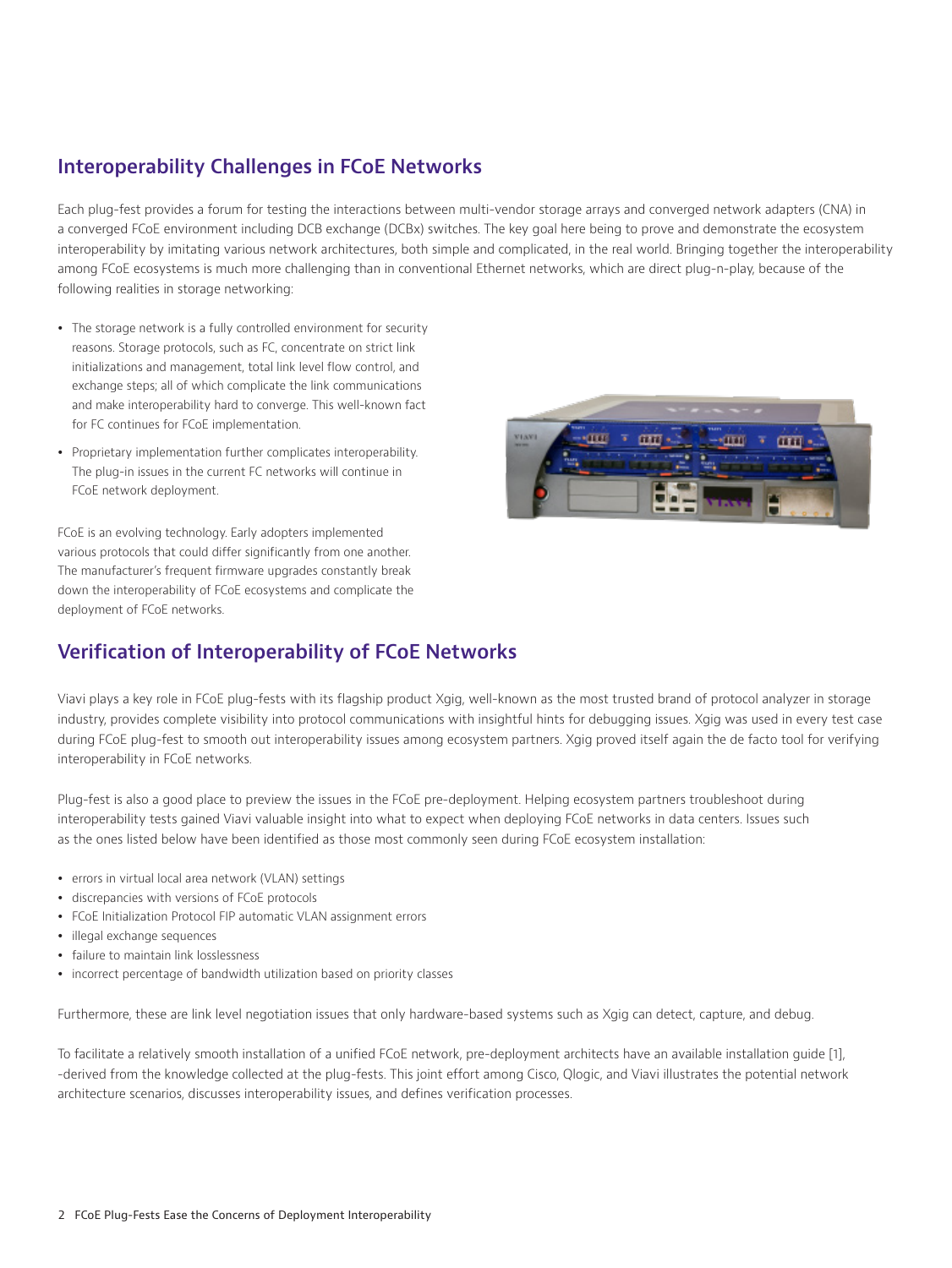## **Sample Test Case [2]**

Figure 1 shows a very simple but typical FCoE network architecture. One CNA host is connected to FC storage through an FCoE switch. The Viavi Xgig Analyzer is placed in-line to monitor the traffic. This scenario can be used to verify FCoE initialization processes using FIP protocol, FCoE mapping, and Priority Flow Control (PFC).



Figure 1. The simplest FCoE network architecture with a Viavi Xgig Analyzer installed in-line

For example, to detect and verify PFC behavior, the Viavi Xgig protocol analyzer was configured to capture and trigger on a PFC Pause frame. Figure 2 shows the first captured PFC frame is pausing priority 3 for 3355 μs, a second PFC frame is sent to extend the pausing state, and a third PFC frame with a zero pause time is sent to release it. The traffic from the initiator stopped at the first pause and resumed after the pause release.

| mm:ss.ms_us_ns (R Delta Tim Port |       |                  |             | Protoc Summary                                         |                                          |
|----------------------------------|-------|------------------|-------------|--------------------------------------------------------|------------------------------------------|
| 00:00.000 478 005                |       | <b>Initiator</b> | FC.         | FC4SData; SCSI FCP; Offset = 0x00062000; Len = 0x0800; |                                          |
| 00:00.000 479 765                | 1.760 | Initiator        | FC.         | FC4SData; SCSI FCP; Offset = 0x0007C000; Len = 0x0800; | The initiator pauses<br>the transmission |
| 00:00.000 481 526                | 1.760 | Initiator        | FC.         | FC4SData; SCSI FCP; Offset = 0x00077800; Len = 0x0800; |                                          |
| 00:00.000 483 286                |       | 1.760 Initiator  | FC.         | FC4SData: SCSI FCP: Offset = 0x00077000: Len = 0x0800: |                                          |
| $00:00.000$ 483 927              |       | $0.642$ Switch   |             | $MPCP$   PFC; Pause(3) = 3355 us;                      | when receiving the                       |
| 00:00.000 520 125                |       | 36.197 Switch    | <b>MPCP</b> | PFC; Pause(3) = 3355 us;                               | pause frame, and                         |
| 00:00.000 535 403                |       | 15.278 Switch    | <b>MPCP</b> | PFC:                                                   | resumes when the                         |
| 00:00.000 536 248                |       | 0.845 Initiator  | FC.         | FC4SData; SCSI FCP; Offset = 0x00011800; Len = 0x0800; |                                          |
| 00:00.000 538 008                |       | 1.760 Initiator  | FC.         | FC4SData; SCSI FCP; Offset = 0x00062800; Len = 0x0800; | pause is released                        |
|                                  |       |                  |             |                                                        |                                          |

Figure 2. An initiator stops transmitting when receiving a Pause frame.